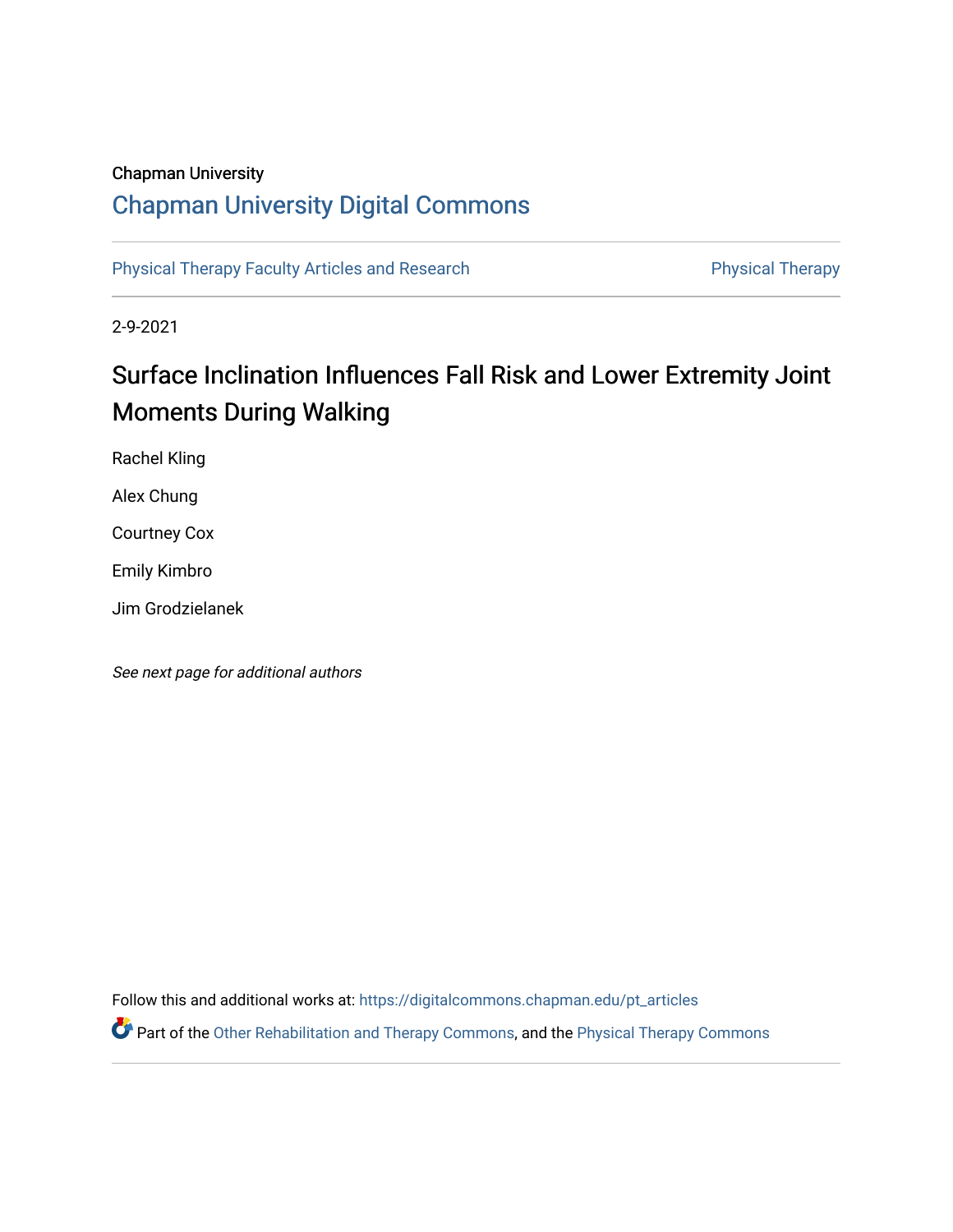## Surface Inclination Influences Fall Risk and Lower Extremity Joint Moments During Walking

## **Comments**

This is a pre-copy-editing, author-produced PDF of an article accepted for publication in the Proceedings of the Human Factors and Ergonomics Society Annual Meeting in 2020. The definitive publisherauthenticated version is available online at <https://doi.org/10.1177/1071181320641338>.

### Creative Commons License

## $\bigcirc$   $\bigcirc$   $\bigcirc$

This work is licensed under a [Creative Commons Attribution-Noncommercial-No Derivative Works 4.0](https://creativecommons.org/licenses/by-nc-nd/4.0/) [License](https://creativecommons.org/licenses/by-nc-nd/4.0/).

## Copyright

The authors

### Authors

Rachel Kling, Alex Chung, Courtney Cox, Emily Kimbro, Jim Grodzielanek, Stephen Ayres, Shireen Hosseini, Michael Shiraishi, and Rahul Soangra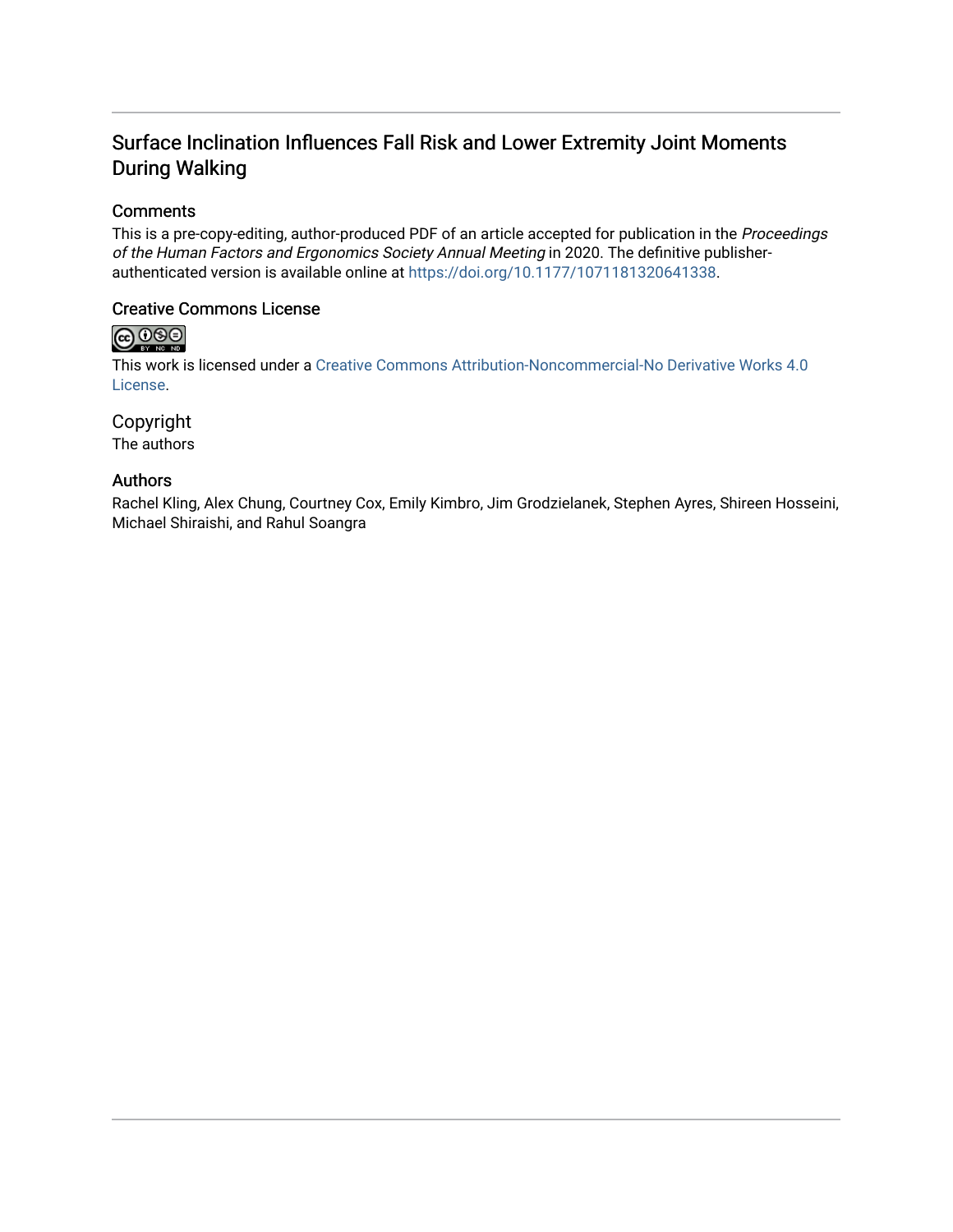## **Surface Inclination Influences Fall Risk and Lower Extremity Joint Moments During Walking**

Rachel Kling<sup>1</sup>, Alex Chung<sup>1</sup>, Courtney Cox<sup>1</sup>, Emily Kimbro<sup>1</sup>, Jim Grodzielanek<sup>1</sup>, Stephen Ayres<sup>1</sup>, Shireen Hosseini<sup>1</sup>, Michael Shiraishi<sup>1</sup>, Rahul Soangra<sup>1&2</sup>

<sup>1</sup>Crean College of Health and Behavioral Sciences, Chapman University, Orange CA 92866

<sup>2</sup>Fowler School of Engineering, Chapman University, Orange CA 92866

Falls present a large danger to the geriatric population, with one in three individuals over the age of 65 experiencing at least one fall annually. With most falls occurring while walking, the relationship between inclined walking and fall risk has not been fully explored. In this study, 16 healthy young participants (age:  $26.8 \pm 5.4$  years, height: 175.0  $\pm 11.0$  cm, weight: 68.2  $\pm 19.9$  kg) walked on a treadmill with level surface and 10 degrees incline/decline in a virtual environment laboratory. We found that gait parameters and lower extremity joint moments were affected by surface inclination. These observed changes in joint moments and gait parameters may present challenges to the older population especially with musculoskeletal disorders and thereby increase the risk of falls. This study offers new information on the effects of incline and decline surface walking compared to normal flat ground surface walking.

#### **INTRODUCTION**

Due to increases in the geriatric population, fall risk research has been of growing interest. In the United States alone, one in three individuals over the age of 65 experience at least one fall annually [1]. Falls can cause serious injuries to hip and wrist fractures [2] and lead to morbidity and mortality in the elderly. Many of these falls occur during walking, and little research has been done on walking on inclined planes. Incline walking, is associated with deviated gait patterns, including gait variability, stride time variability and alterations in mediolateral center of mass (COM) and joint angles, thus increasing fall risk. [2, 3, 4].

Individuals at risk of fall adapt often by walking slower, with shorter strides and a lower step frequency [5]. With shorter strides, an individual can keep COM above the base of support and have better balance. A declined slope places more demands on the knee and hip extensors. Normally, an individual walking on declined surface gains excessive momentum that must be counteracted; thus, hip extensors must contract eccentrically to maintain balance and not overwhelm frictional forces 6 . A certain amount of friction is needed to resist slip and is commonly termed Required coefficient of friction (RCOF) [7]. Older adults exhibit higher risks of falling due to their inability to rapidly regulate RCOF [8, 9].

In this study, we have investigated how surface inclination influences gait and joint moments during walking.

#### **METHODS**

A total of sixteen participants (8 males and 8 females) participated in this study. The anthropometric information for participants is given in table 1.

| Age (years)    | Height (cm)      | Weight<br>(kg)  |
|----------------|------------------|-----------------|
| $26.8 \pm 5.4$ | $175.0 \pm 11.6$ | $68.2 \pm 19.9$ |

Table 1: Mean and Standard Deviations of Participant Anthropometrics

All participants signed a written informed consent which was approved by Chapman University Institutional Review Board (IRB) prior to participation in the study. Motek Medical

GRAIL (Gait Realtime Analysis and Interactive Lab, Netherlands) system was utilized in this study. The GRAIL system consists of an instrumented dual belt treadmill, three video cameras, a motion capture system, and an Electromyography (EMG) system [10]. The GRAIL treadmill has a self-paced mode that allows individuals to initiate their gait at a self-selected pace. All the components of the GRAIL lab are integrated and synchronized from the D-flow software, making the data available in real-time for the analysis of the desired gait parameters [10]. For data analysis, the Gait Offline Analysis Tool (GOAT) was also used. This tool presents the video data, motion capture data, graphs, and ground reaction forces. GOAT makes it possible to analyze calculations such as standard deviations, gait parameters, and averages [10].

The order of each walking condition was randomized for each participant. 26 markers were placed on each subject according to Human Body Model (HBM 2) [11, 12] markers set to define and track motion. After the corresponding markers were placed, the participants were acclimated to walking conditions on the GRAIL. Each participant walked in all conditions for two minutes. Study conditions include walking on a 10 % inclined surface, 10% declined surface, or flat surface on the GRAIL treadmill (figure 1). Each trial was repeated three times. The pre-selected speed of 1m/s was selected first, and then self-selected pace was activated for all 3 walking conditions. Statistical analysis such as Multivariate Analysis of variance (MANOVA) was performed utilizing the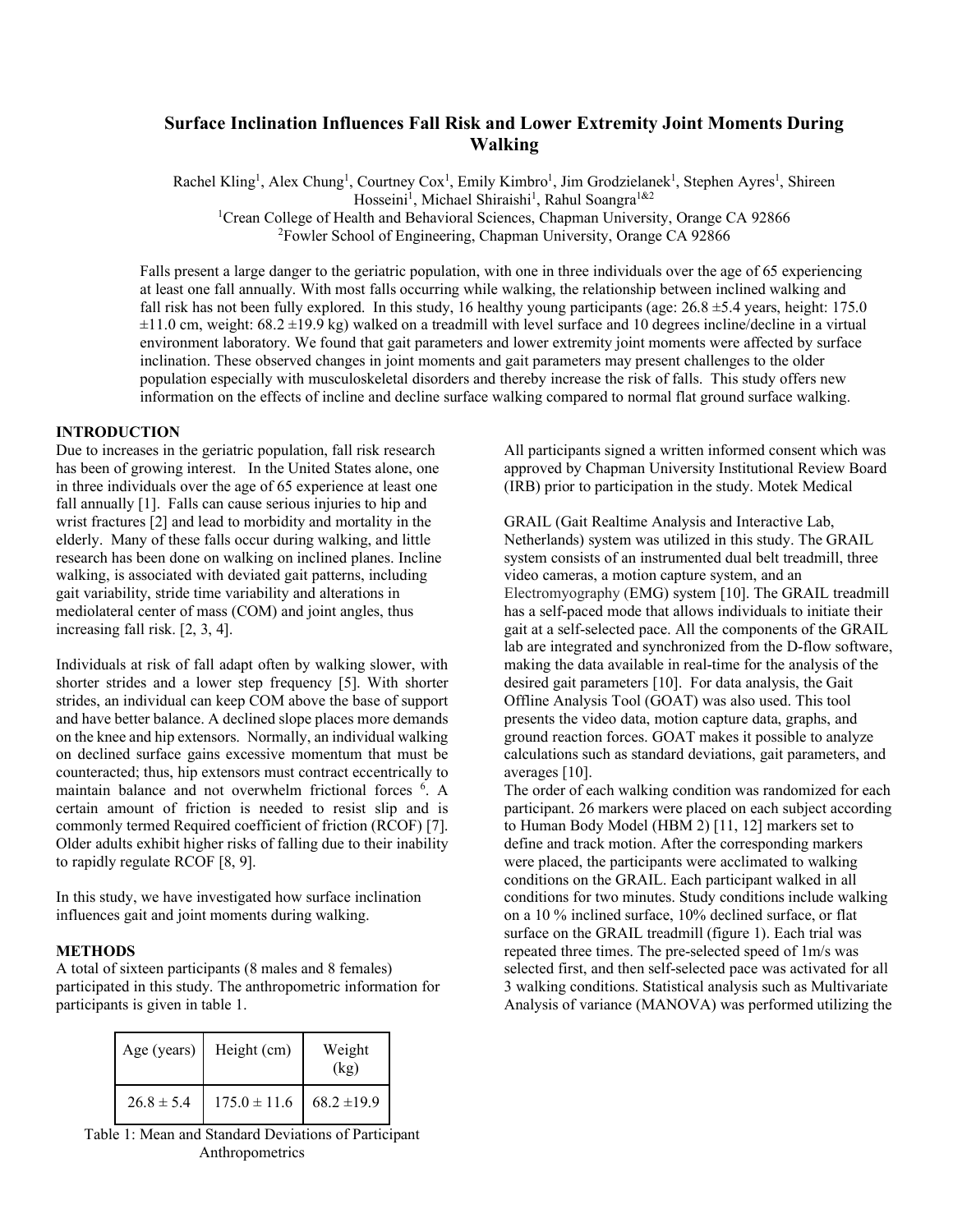

Figure1: Three walking conditions i) Incline surface walking ii) Flat surface normal walking iii) Decline surface walking

#### **RESULTS**

|                          | Normal<br>Walking | Decline<br>Walking                                     | Incline<br>Walking                                                      |
|--------------------------|-------------------|--------------------------------------------------------|-------------------------------------------------------------------------|
| Stance to Swing<br>ratio | $66.5 \pm 0.4$    | $63.9 \pm 0.4$                                         | $66.7 \pm 0.4$                                                          |
| Stance Time (s)          | $0.77 \pm 0.02$   | $0.60 \pm 0.02$ $\blacktriangledown$ 0.75 $\pm 0.02$   |                                                                         |
| Step Length (m)          | $0.56 \pm 0.01$   |                                                        | $0.51 \pm 0.02$ $\blacktriangledown$ 10.589 $\pm 0.01$ $\blacktriangle$ |
| Step Width (m)           | $0.14 \pm 0.01$   | $0.17 \pm 0.01$ $\triangle$ $ 0.17 \pm 0.01$           | $\blacktriangle$                                                        |
| Stride Length (m)        | $1.15 \pm 0.03$   | $1.02 \pm 0.03$ $\blacktriangledown$ 1.18 $\pm 0.02$   | ▲                                                                       |
| Stride Time (s)          | $1.15 \pm 0.02$   | $1.03 \pm 0.02$ $\blacktriangledown$   1.18 $\pm 0.02$ | $\blacktriangle$                                                        |
| Swing Time (s)           | $0.38 \pm 0.01$   | $0.37 \pm 0.01$ $\blacktriangledown$ 10.39 $\pm 0.01$  |                                                                         |

Table 2: Mean and Standard Deviations of Gait Parameters



Figure 2: Average ankle joint moments for three walking conditions i) Flat surface normal walking ii) Decline surface walking, and iii) Incline surface walking



Figure 3: Average knee joint moments for three walking conditions i) Flat surface normal walking ii) Decline surface walking, and iii) Incline surface walking



Figure 4: Average hip joint moments for three walking conditions i) Flat surface normal walking ii) Decline surface walking, and iii) Incline surface walking

MANOVA statistical test was used to determine if the gait parameters differed from one condition to another. The stance time means were  $0.666 \pm 0.026$  seconds for decline walking,  $0.752 \pm 0.022$  seconds for incline walking, and  $0.773 \pm 0.024$ seconds for normal walking. The stance time mean for normal walking was significantly different than decline walking ( $p <$ 0.05). The means that decline and incline walking were less than normal walking. The means for stance-to-swing ratio were  $63.950 \pm 0.455$  percent for decline walking,  $66.721$  $\pm 0.404$  percent for incline walking, and 66.521  $\pm 0.426$  percent for normal walking. The mean stance-to-swing ratio for incline walking and normal walking were significantly different from decline walking ( $p < 0.05$ ). The mean step width was  $0.178 \pm 0.009$  meters for decline walking,  $0.170$  $\pm 0.009$  meters for incline walking, and  $0.147 \pm 0.009$  meters for normal walking. The mean step width for normal walking was significantly different and less than decline and incline walking (p < 0.05). The mean step length was  $0.515 \pm 0.020$ meters for decline walking,  $0.589 \pm 0.019$  meters for incline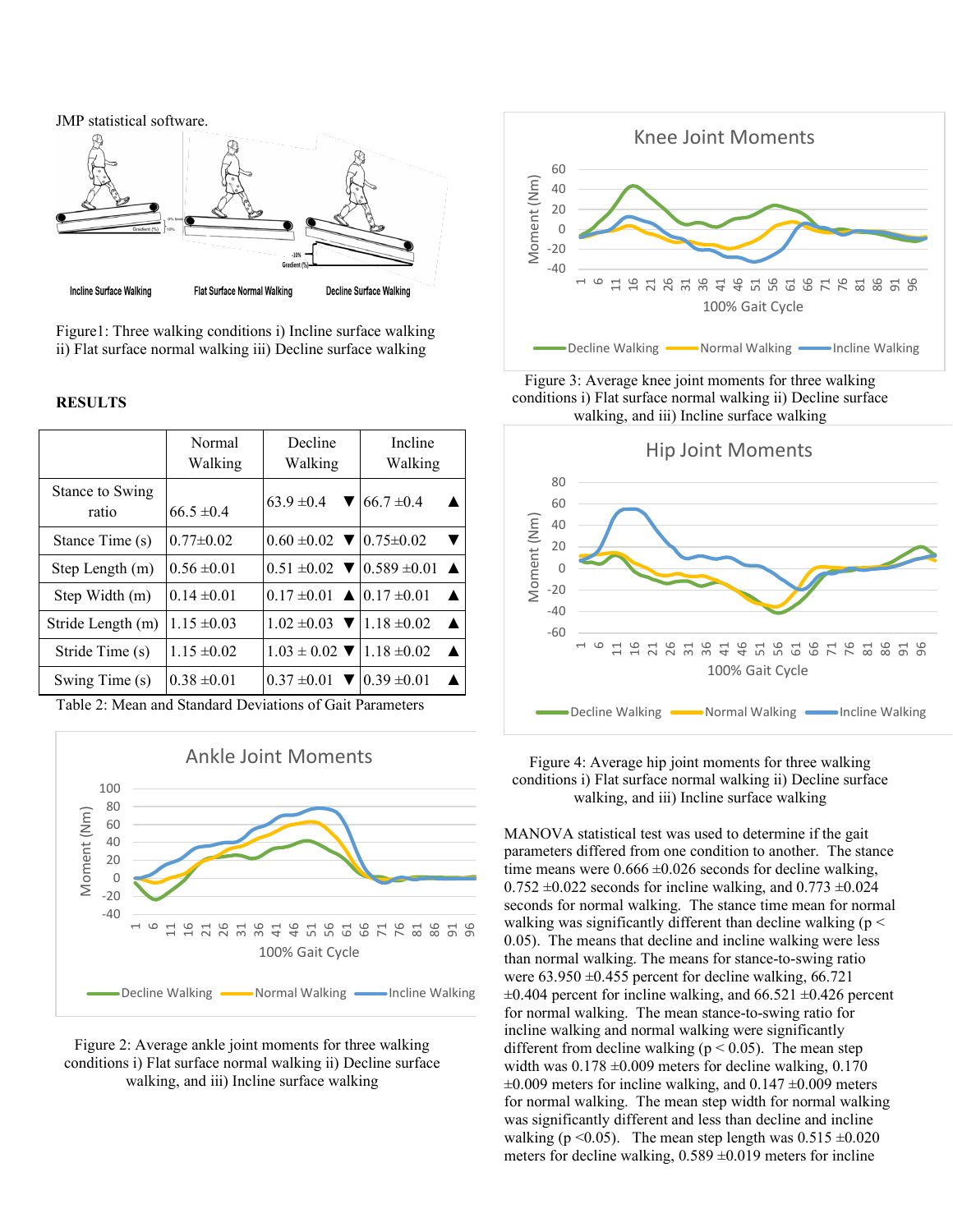walking, and  $0.564 \pm 0.019$  meters for normal walking. The left step length means were significantly different from each other ( $p < 0.05$ ). Incline walking was greater than normal walking which was greater than decline walking. The mean stride length was  $1.027 \pm 0.030$  meters for decline walking, 1.183  $\pm 0.028$  meters for incline walking, and 1.153  $\pm 0.030$ meters for normal walking. The mean stride length for decline walking was significantly different than incline and normal walking ( $p < 0.05$ ) and decline walking was less than the other conditions. The mean stride time was  $1.034 \pm .029$  seconds for decline walking,  $1.182 \pm 0.028$  seconds for incline walking, and  $1.153 \pm 0.029$  seconds for normal walking. The mean stride times for decline walking was significantly different than incline and normal walking ( $p < 0.05$ ). The mean swing time was  $0.373 \pm 0.011$  seconds for decline walking, 0.393  $\pm 0.010$  seconds for incline walking, and  $0.386 \pm 0.011$  seconds for normal walking. The mean swing time for incline walking was significantly different and greater than decline walking (p  $\leq$  0.05). The means and standard deviations of gait parameters are highlighted in Table 2.

#### **Discussion**

Evaluating gait deviation is an important aspect in classifying fall risks in older adults. When attempting to classify an individual as prone to high fall risk, assessing their gait parameters can help in the process. [13]. The purpose of this study is to investigate gait deviations during incline and decline walking. We found several gait parameters significantly differ with surface inclination. These gait deviations may increase fall risk during inclined walking. Gait measures have been considered potentially predictive of fall risk and may be more sensitive than clinical tests [14].

Previously, some authors found that the slope relationship between stride length did not differ between inclined and level surfaces [15]. It has also been observed that differences in incline will have an influence over the gait kinematics and kinetics, in stride length, cadence, joint moments, and degrees of joint angles [16, 17]. Specifically, for incline walking in the sagittal plane, hip, knee, and ankle exhibit greater degrees of flexion [16]. This is because as the distance between the treadmill and the body's center of mass (COM) decreases, the individual must shorten the lower extremity by flexing the joints to meet the incline surface. The shortening of the lower extremity is essential to raise the limb for toe clearance and heel strike [16]. In addition to this, in the frontal plane, the hips become progressively adducted as the incline gradient increases [16], shifting the COM more towards the ipsilateral limb and facilitating the contralateral limb to unload and prepare for toe clearance. It has also been observed that ankle dorsiflexion at heel strike increased significantly with increased uphill incline angle and remained more dorsiflexed until 50% of the gait cycle [17]. In contrast, as the downhill angle increased, there was an increase in dorsiflexion of the ankle around 50% of the gait cycle, and then a decrease in plantarflexion in the terminal stance [17]. This demonstrates that increased ankle flexibility and range of motion is required for walking on either incline

or decline surfaces as compared to flat ground. The decreases in range of motion, as in the older population [4, 18], may make it so they are not able to properly adapt to the required kinematics of changing incline, thereby increasing their fall risk.

We found that stance time is significantly reduced in decline walking compared to flat surface walking. This leads to decreased stance time to swing time ratio in decline walking compared to flat surface and incline walking conditions. The decline walking condition had a 3% lower stance swing ratio, meaning swing time was larger in decline walking compared to the other two conditions. Swing duration increased significantly at the expense of stance duration. This indicates that gait speed and cadence values were significantly larger during the downhill condition [19]. We found that swing time was increased in incline walking where it was decreased in decline walking (table 2). This is attributed to the increased cadence and thus shorter steps. Coincidentally, stance time was also shown to only be significantly different from normal walking and decline walking (table 2). Swing time and stance time are found to be complementary parameters [19]. With the participant undertaking shorter swing times, this would lead to decreased stance time in the decline condition.

We also found that step width significantly increased during inclined and declined walking compared to flat surface walking. We found that step length decreased significantly during declined walking and increased significantly during inclined walking compared to flat surface walking. It is known that single legged stance time and global strength get reduced in fallers with low perceived fall risk [20]. We found stance time as lowest within the downhill walking condition (table 2). This would most likely be the more optimal strategy for an individual to walk as they would have decreased single leg stance time. It is also known that increasing step width and shortening stride lengths were strategies to maintain stability.

When walking downhill there is a tendency to shorten strides, thus leading to slower velocity. The stride length and stride time get reduced significantly during declined walking compared to flat surface and inclined walking. We also found that swing time was significantly reduced during declined walking compared to inclined walking. This change is a resultant of decreased stability and adaptation to reduce risk of falls. Moving slower is a consequence that is due to the loss of contact with the surface [15]. As portrayed in declined walking, individuals shorten stride length to counteract their stiffened joints, weak muscles and health conditions. Slower strides creates fluctuations, especially in older adults, as the individual is trying to balance stride-to-stride, which can be difficult with muscle atrophy and joint instability resulting in fatigue [21] and instability. Taking shorter but more frequent strides to increase cadence was only seen in decline condition as opposed to the other two. It is known that the steeper the slope, the shorter the step length [22]. Most research shows that walking uphill would entail a slower cadence and therefore a larger step length [22] . When it comes to step width, flat surface walking is significantly different than both decline and incline walking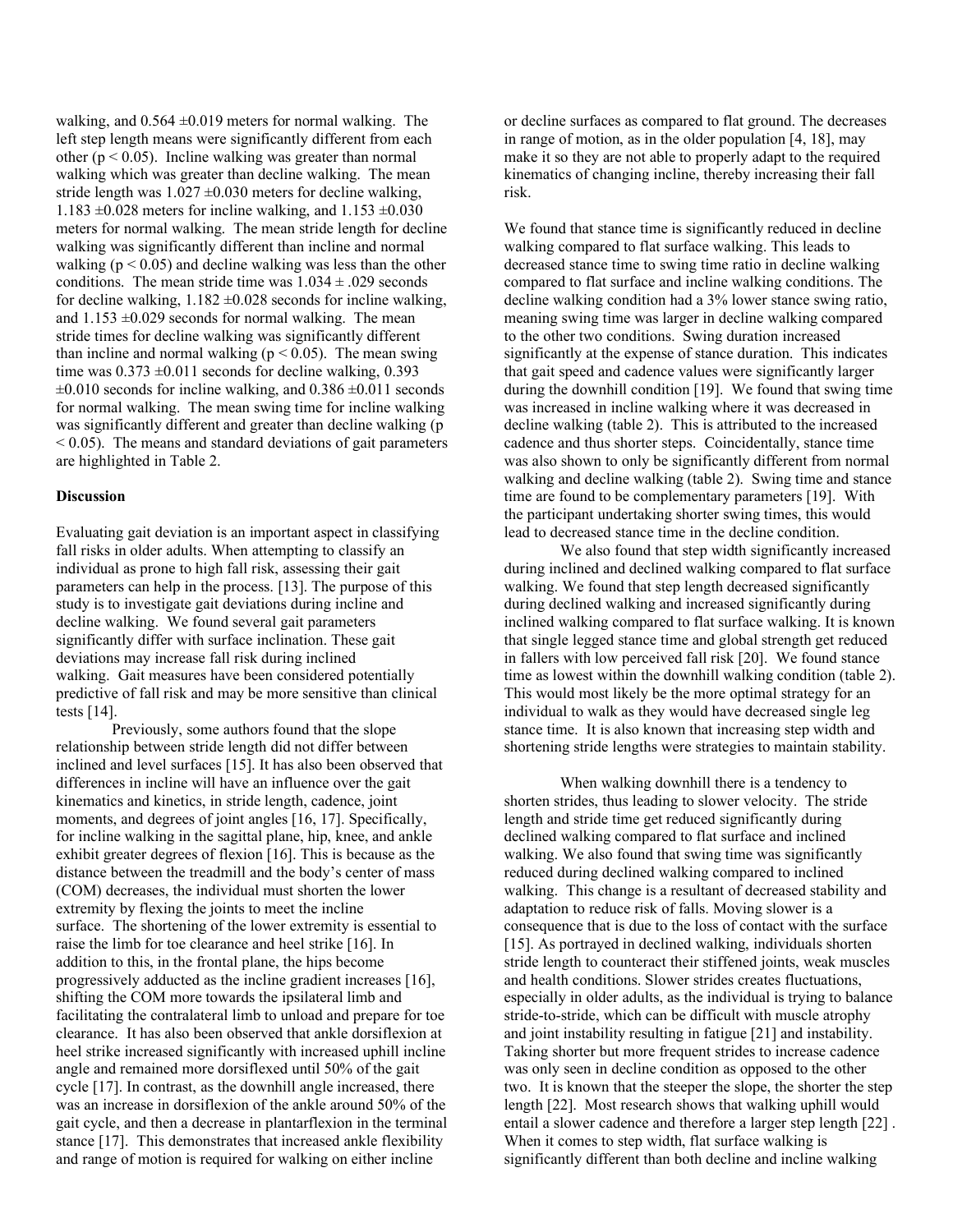(table 2). The results show that an increased step width, as well as the decrease in stride length, are strategies to increase margin of stability (MoS), and thus to decrease the probability of falling [23]. Margin of stability considers both position and velocity of the center of mass and allows quantitative analysis of dynamic control of the center of mass [24].

Compared to walking on flat surface, incline and decline gait generated greater muscle recruitment of the lower extremity [16], resulting in significant joint moment differences in the ankle, knee, and hip (figures 9,10 and 11). Through observation, it has been shown that the hip and knee extensor moments increase as the treadmill gradient rises. The hip extensor moment specifically has a greater moment compared to decline gait [16], implying that the lower posterior chain muscles, such as the gluteus muscles and the hamstrings, were more active as there was an increase in elevation. Inclined walking causes the hip, knee, and ankle joints to become more flexed at heel-strike and become further extended during mid-stance, which helps move the body up the inclined treadmill [16]. Specifically, incline walking, compared to flat surface, increased the peak hip and knee extensor moments nearly four times during early stance [25]. Ankle plantarflexor and dorsiflexor moments also increase as the treadmill gradient increases [16]. The most significant increase in the peak plantarflexor moment was during push-off in terminal stance, where the gastrocnemius and soleus muscles have the greatest activation. In addition, the peak ankle plantarflexor moment during terminal stance was 19% greater than on level ground [25]. The plantarflexor and dorsiflexor muscles both play a crucial role in ankle stabilization, resulting in a greater moment with a higher surface.

However, during decline gait, the knee extensor moment had a greater moment compared to incline walking [25]. Due to their role of deceleration, the lower anterior chain muscles, such as the quadriceps muscles, exert a larger force producing a greater moment on a decline surface [25]. Ultimately, the increase in knee extensor moment clearly demonstrates a key role of eccentric contraction and lowering the body on a declined surface. At the ankle joint, all three conditions display a peak plantar flexor moment during the "Pre-swing" period of the gait cycle, with the largest moment occurring in the incline walking condition and the smallest moment occurring in the decline walking condition. The ankle joint produced the largest moment during walking. At the hip joint, an extensor moment was initiated during initial contact and loading and help decelerate the trunk and ultimately extend the hip (figure 4). During incline walking, the hip extensor moment is at its peak, and is much larger than that of the other two conditions. The hip joint moments of both decline walking and flat surface walking are almost identical at the hip joint throughout the gait cycle. They both share a fairly large flexor moment during the end of "Terminal stance" and the "Pre-swing" phase to help pull the thigh into swing. The knee joint kinetics are much different from what can be seen at both the ankle and hip joints. While the knee and hip joints share peak extensor moments up until the

beginning of the "Mid-stance" period, the moment at the knee is 400% greater during decline walking than it is during incline walking (figure 3). In contrast, the results for incline walking at the knee joint show a large flexor moment through "Terminal-stance" as the plantar flexors of the ankle begin to flex the knee.

These results are consistent with existing research, as Lay et al. (2006) observed similar patterns of increased knee joint moments during decline walking as well as observed increased hip extensor moments during incline walking [26]. The findings in this study, and previous research, suggest that joint contributions differ in a comparison of decline and incline walking, showing that the ankle and hip joints are the main contributors when walking uphill, while the knee joint is responsible for decelerating and controlling knee flexion as weight is accepted when walking downhill[27]. This could potentially mean aggravated fall risk in older adults during walking on slopes or ramps. It is known that older adults produce lower joint moments than younger adults of matched weight and height [28]. This is an important finding for older adults with knee osteoarthritis, especially during downhill walking, because the amount of knee moment that is required during braking forces is very large in comparison to the other joints in the decline walking condition. Some limitations of this study were small sample size and characteristics of the population. Since the subjects examined in this study were young, healthy individuals, their alterations in gait due to differences in incline may not find external validity with older adult population.

This study offers new information on the effects of incline and decline surface walking compared to normal flat ground surface walking. To our knowledge, no previous studies have studied incline and decline walking at a self-selected pace. The findings of this study are critical in assessing fall risk on ramps in occupational environments. Fall risk increases as people age due to problems with balance, poor vision, and dementia [29]. Although fall risk is higher among older adults, the results of this study show that gait parameters change with a changing surface in younger populations as well. More caution is required, as seen through gait deviations and joint kinetics, when the ground surface is changed from flat to incline or decline. This study provides a baseline of incline/decline walking parameters for younger adults that may be useful in future comparative studies with older fall prone individuals.

#### **References**

- 1. Chang, J.T., et al., *Interventions for the prevention of falls in older adults: systematic review and metaanalysis of randomised clinical trials.* BMJ, 2004. **328**(7441): p. 680.
- 2. Hausdorff, J.M., D.A. Rios, and H.K. Edelberg, *Gait variability and fall risk in community-living older adults: a 1-year prospective study.* Arch Phys Med Rehabil, 2001. **82**(8): p. 1050-6.